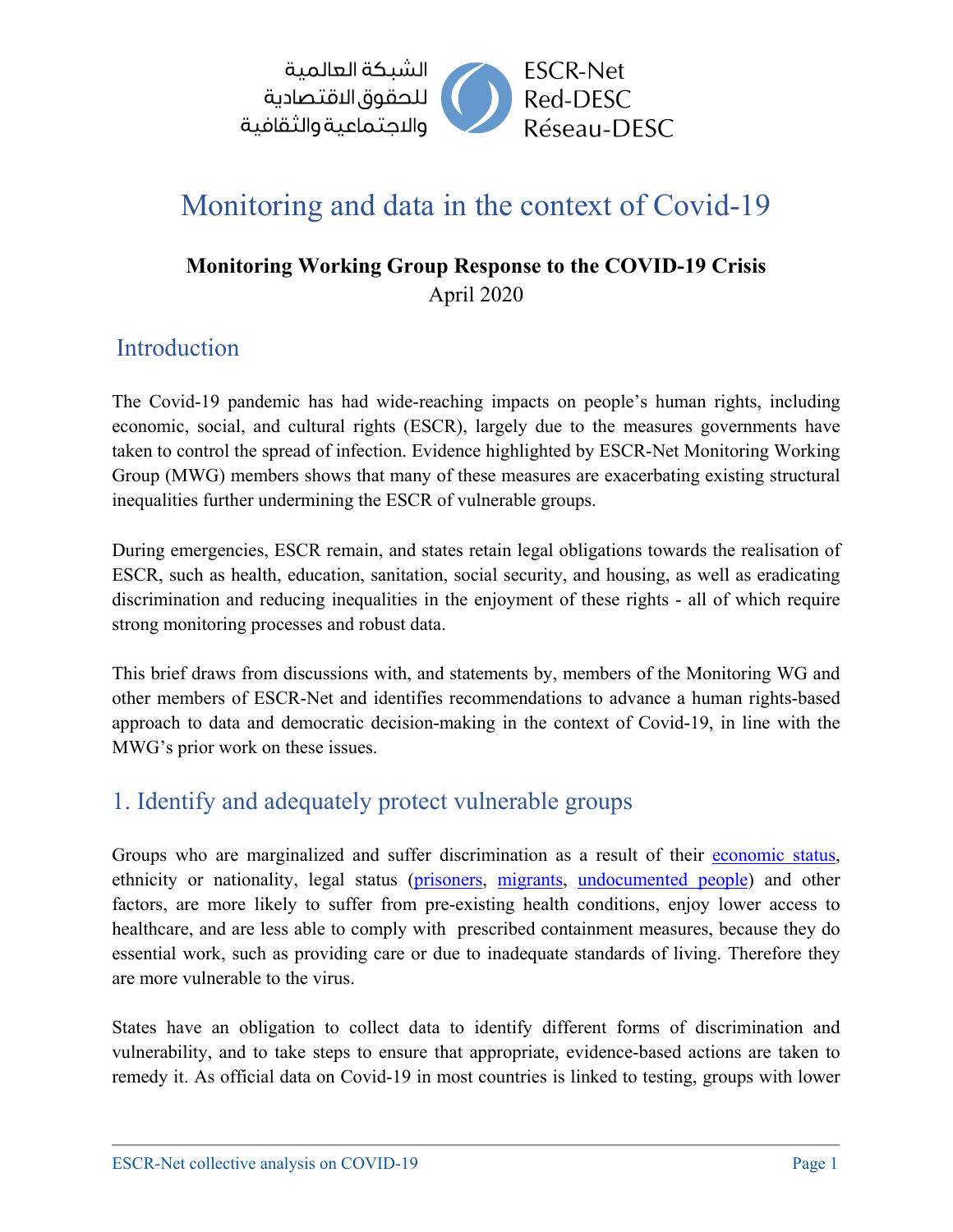

access to testing and the healthcare system more broadly are less likely to be reflected in the data. This is important as exclusion from the data means that any policy developed on the basis of that data will not respond to the needs of those groups.

Our members working alongside [homeless people in the US,](https://kairoscenter.org/coronavirus-crisis-of-poverty/) [Roma communities](https://www.a11initiative.org/en/urgent-action-is-needed-to-protect-the-most-vulnerable-while-fighting-the-sars-cov-2-virus/) and people living in [informal settlements in South Africa,](http://abahlali.org/node/17029/#more-17029) Serbia, India and Kenya, have stressed that the lack of access to clean water, sanitation and shelter means that these groups are unable to implement measures to prevent and contain the spread of the virus. Also, economic and physical vulnerability go hand in hand. [Informal workers,](https://eipr.org/en/press/2020/03/credit-government-measures-combat-spread-coronavirus-protecting-individuals%E2%80%99-income) couriers, workers in grocery stores, factories, [tea plantations](https://thediplomat.com/2020/04/indian-tea-plantation-workers-look-to-the-world-bank-to-prevent-a-coronavirus-disaster/) and other groups of low-paid or precarious workers are significantly more exposed to the virus than people who are able to self-isolate at home, especially if not provided with the necessary protective equipment.

Patterns of historical discrimination further aggravate these vulnerabilities. Our members have raised significant concerns around the right to healthcare of Palestinians living in Israel, Palestinians [prisoners and detainees in Israeli custody,](http://addameer.org/news/addameer-and-al-haq-send-appeal-un-special-procedures-situation-palestinian-prisoners-israeli) and those within Israel's direct control such as [Palestinian residents of East Jerusalem,](https://www.aljazeera.com/news/2020/04/east-jerusalem-worries-healthcare-collapse-coronavirus-200405125941446.html) who have [inadequate access to testing, treatment](https://www.adalah.org/en/content/view/9975) and health [information](https://www.adalah.org/en/content/view/9916) in Arabic.

#### 2. Privacy and security issues

Public health methods, such as contact tracing, used by States to contain, mitigate and address the spread of COVID-19, must be undertaken in accordance with human rights. Our members have raised concerns about the increased use of surveillance tools in ways that raise concern for human rights and that are often conducted in close cooperation with surveillance companies that [hold dubious human rights records.](https://privacyinternational.org/news-analysis/3592/covid-19-response-corporate-exploitation) Declarations of public health emergency do not override human rights requirements. While public health protection may be a legitimate justification for collecting personal data in some cases, data collected should be anonymized and limited to essential information that is strictly necessary to address acute or imminent epidemiological concerns, and therefore timebound. The purpose of data collection must be factually justified and the use must be for evidence-based, public health aims that are in furtherance of human rights. These methods, and the data collection associated with them, should be proportionate to the aim and do not harm privacy and security.

Oftentimes the surveillance systems put in place are neither of these things. For instance, the effectiveness of some of the apps using geo-location or Bluetooth technology and the accuracy of this kind of data for contact tracing are under question, while the ways in which the data is stored and used raises serious human rights concerns. Countries, such as [Israel,](https://www.adalah.org/en/content/view/9924) China, and Thailand,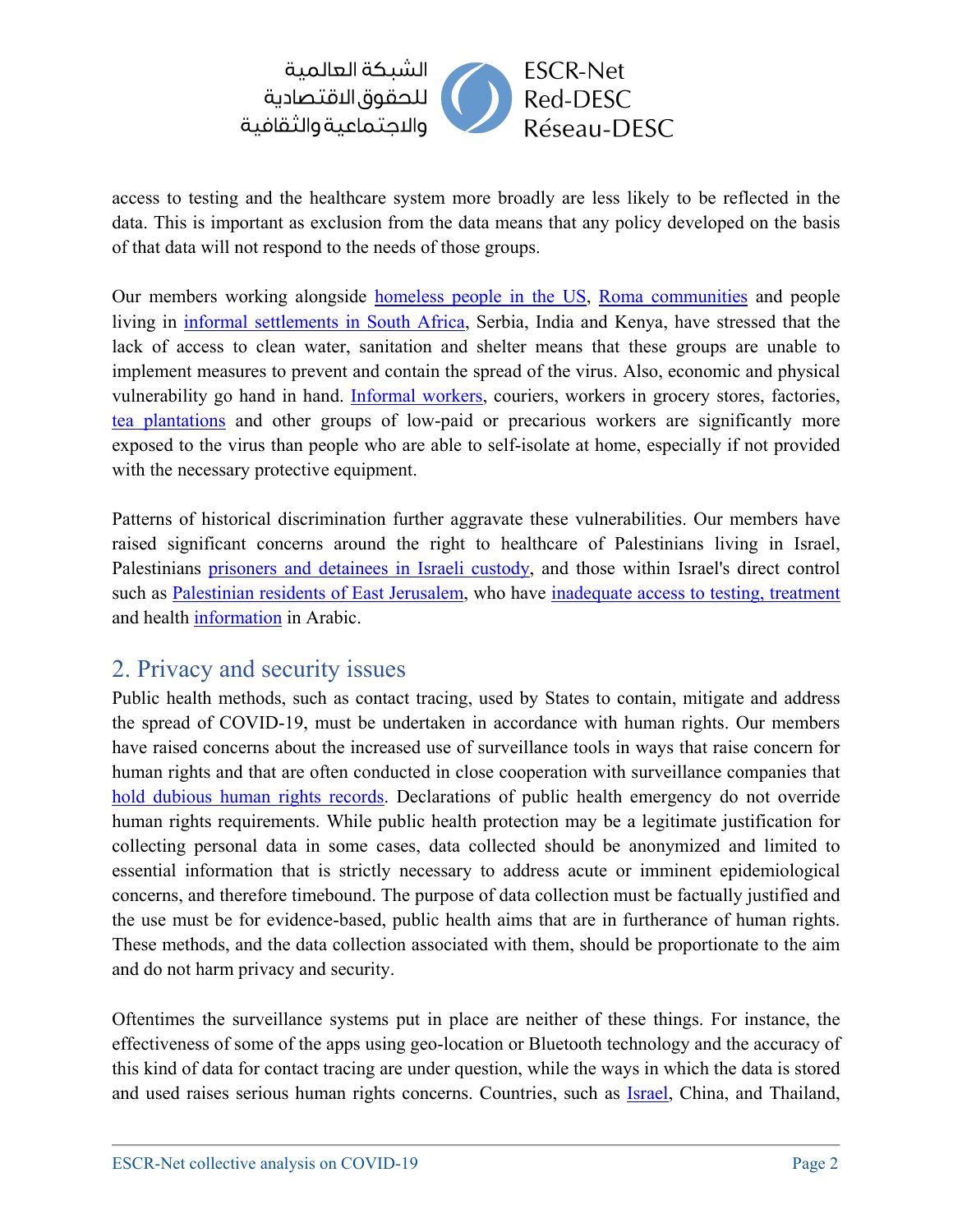

are deploying mass surveillance tools in ways that breach the right to privacy and the principles of proportionality and necessity, with little or no scrutiny and oversight by public bodies. In other instances, such as in [Montenegro](http://www.hraction.org/2020/03/25/letter-to-the-un-special-rapporteurs-on-human-rights/?lang=en) and [India,](https://bangaloremirror.indiatimes.com/bangalore/others/government-publishes-details-of-19240-home-quarantined-people-to-keep-a-check/articleshow/74807807.cms) our members report that personal data of people who have or have come in contact with people with Covid-19 have been publicly shared by local authorities following alleged non-compliance of quarantine restrictions by some people. Not only is the disclosure of personal data unnecessary and disproportionate to contrast the spread of Covid-19, but in at least a few instances, it led to people not being able to access services due to threats, real and perceived. Also, on a broader scale, such breaches of data protection have fuelled racist abuse and violence against minority groups (e.g. in India, Muslims communities and [indigenous people from North-East India\)](https://aippnet.org/wp-content/uploads/2020/04/Brief-on-COVID-19_10April-2020.pdf).

Privacy issues also arise across other ESCR, for instance, in education, where over 1.5 billion learners are temporarily out of school due to the pandemic. As education carries on through the use of ICT and online learning, the privacy of children and educators is vulnerable due to the [lack of regulation protecting children's data privacy in most countries.](https://www.hrw.org/news/2020/04/09/covid-19-and-childrens-rights-0#_Toc37256528)

### 3. Unequal enjoyment of ESCR

For many groups of people, such as those [living in poverty,](https://www.a11initiative.org/en/urgent-action-is-needed-to-protect-the-most-vulnerable-while-fighting-the-sars-cov-2-virus/) [informal settlements residents,](http://abahlali.org/node/17029/#more-17029) [migrants,](https://ftdes.net/ugtt-ftdes/) [undocumented people,](https://www.forum-asia.org/?p=31333) workers from the [informal economy,](https://eipr.org/en/press/2020/03/credit-government-measures-combat-spread-coronavirus-protecting-individuals%E2%80%99-income) women who are doing unpaid care work, the measures many states have taken hinder their rights to a livelihood, food, education, amongst others. Many alternative arrangements made around access to basic services, such as food and education as well as home working are discriminatory as they require a certain standard of living such as adequate space at home, electricity, internet etc. For instance in Serbia, public schooling is carried out over television, but 47% of households in informal collective centers for internally displaced Roma do not have access to electricity and therefore are unable to continue education. Beyond education, poorer groups are also more likely to face food insecurity and starvation due to loss of livelihood. Another example is that in India, millions of [migrant](https://www.ohchr.org/EN/NewsEvents/Pages/DisplayNews.aspx?NewsID=25767&LangID=E)  [workers](https://www.ohchr.org/EN/NewsEvents/Pages/DisplayNews.aspx?NewsID=25767&LangID=E) have been facing risk of starvation after the announcement of a general lockdown forced them to return to their homes with no access to food, water or income.

#### 4. Lack of participation, transparency and accountability

MWG members stressed that as information is an essential precondition for the exercise of any right, in times of crisis democratic processes for public accountability should be strengthened, not weakened. However, in the wake of Covid-19 a number of states have restricted or suspended access to information on the grounds that it diverts states capacity and that documents that are not in digital formats and unavailable to public information officers due to home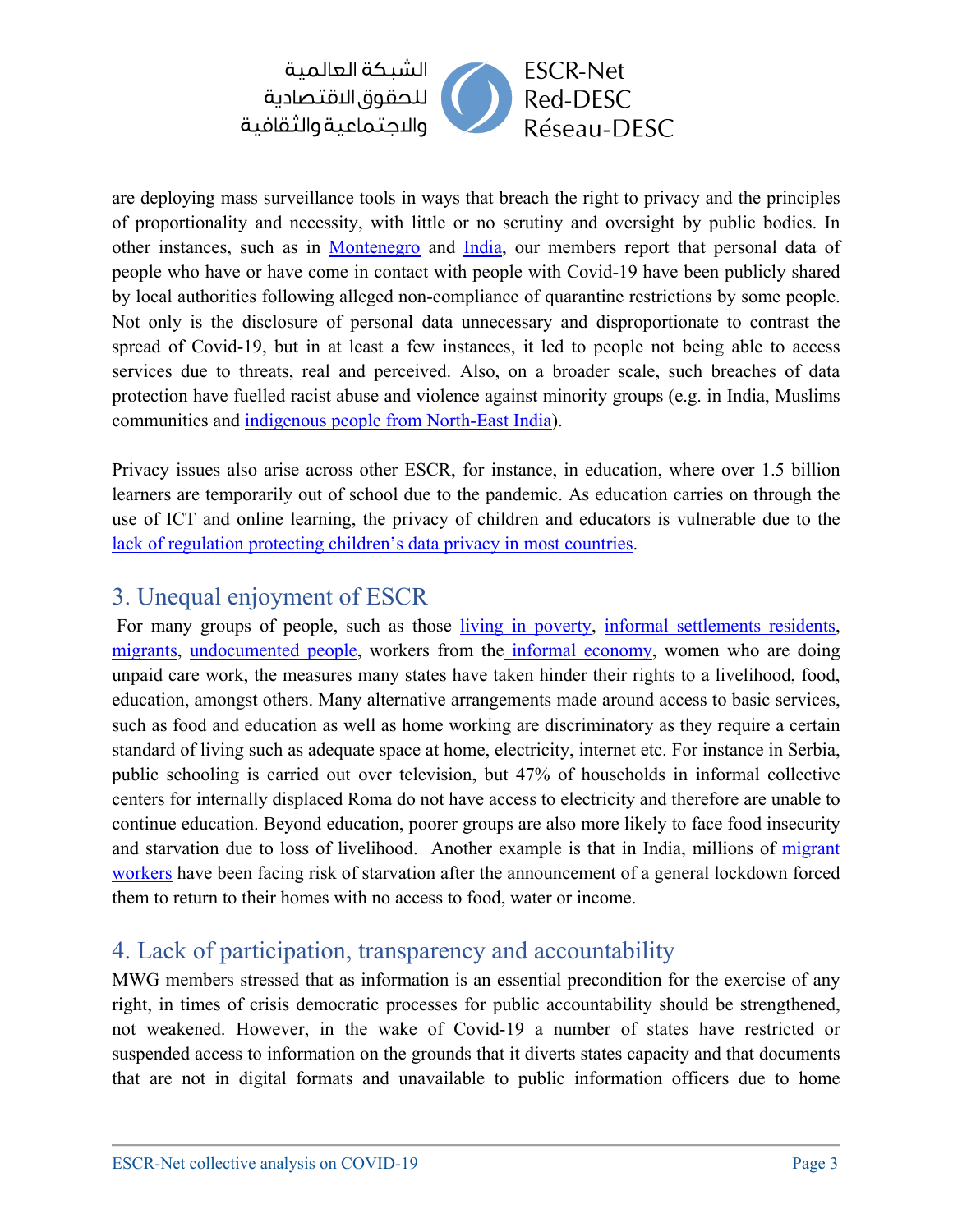

working. In México for example, where the government has reduced activities to a minimum, the fulfillment of freedom of information requests is being reduced since there is no public official available to answer them. At the same time, states, [financial institutions](https://public.tableau.com/profile/jocelyn2872#!/vizhome/EarlyWarningSystemCOVID-19ProjectsbyDevelopmentBanks/Solution?publish=yes) (e.g. European Investment Bank, World Bank), private actors and multilateral donors are allocating a significant amount of funding to mitigate the impacts of lockdown measures and the looming economic crisis. This requires increased transparency and public scrutiny to ensure that resources should be allocated in the public interest and to the benefit of people who are most affected by the current crisis rather than serving the interests of powerful groups and individuals, including corporate actors.

#### **Recommendations:**

**In the context of Covid-19, data should be used to engage in infection containment and mitigation in line with human rights obligations and to respond to urgent and long-term needs of communities**. **We call on states to:**

#### 1. Protect the right to health, with particular attention to marginalized

groups:

- Identify vulnerable groups on the basis of profession, health and economic status, ethnicity and nationality, place of residence, gender and other vulnerabilities, and ensure that policies are designed to afford those people maximum protection. Protections should be both in the form of personal protective equipment, but also towards economic and social well-being, through for example paid sick leave and other social protection measures, as well as the immediate provision of testing and treatment, clean water and sanitation, shelter, and access to health services (including health information).
- Ensure that the data and evidence used to make public health decisions is accurate, rigorous, and collected in a timely manner and includes marginalised groups.
- Health information aimed at the public must be accurate and tailored to the needs of specific groups, and delivered across multiple mediums, including digitally, through TV, letters, posters, etc and in accessible languages and formats.

#### 2. Protect the right to privacy and security:

- Ensure full transparency about how data is collected, stored, and used so that decisionmaking processes can be scrutinized and that relevant actors can be held accountable.
- Ensure that the collection and use of personal data are [necessary, legitimate,](https://www.amnesty.org/download/Documents/POL3020812020ENGLISH.pdf)  [proportionate](https://www.amnesty.org/download/Documents/POL3020812020ENGLISH.pdf) and respect the principles of confidentiality and 'do not harm'. They should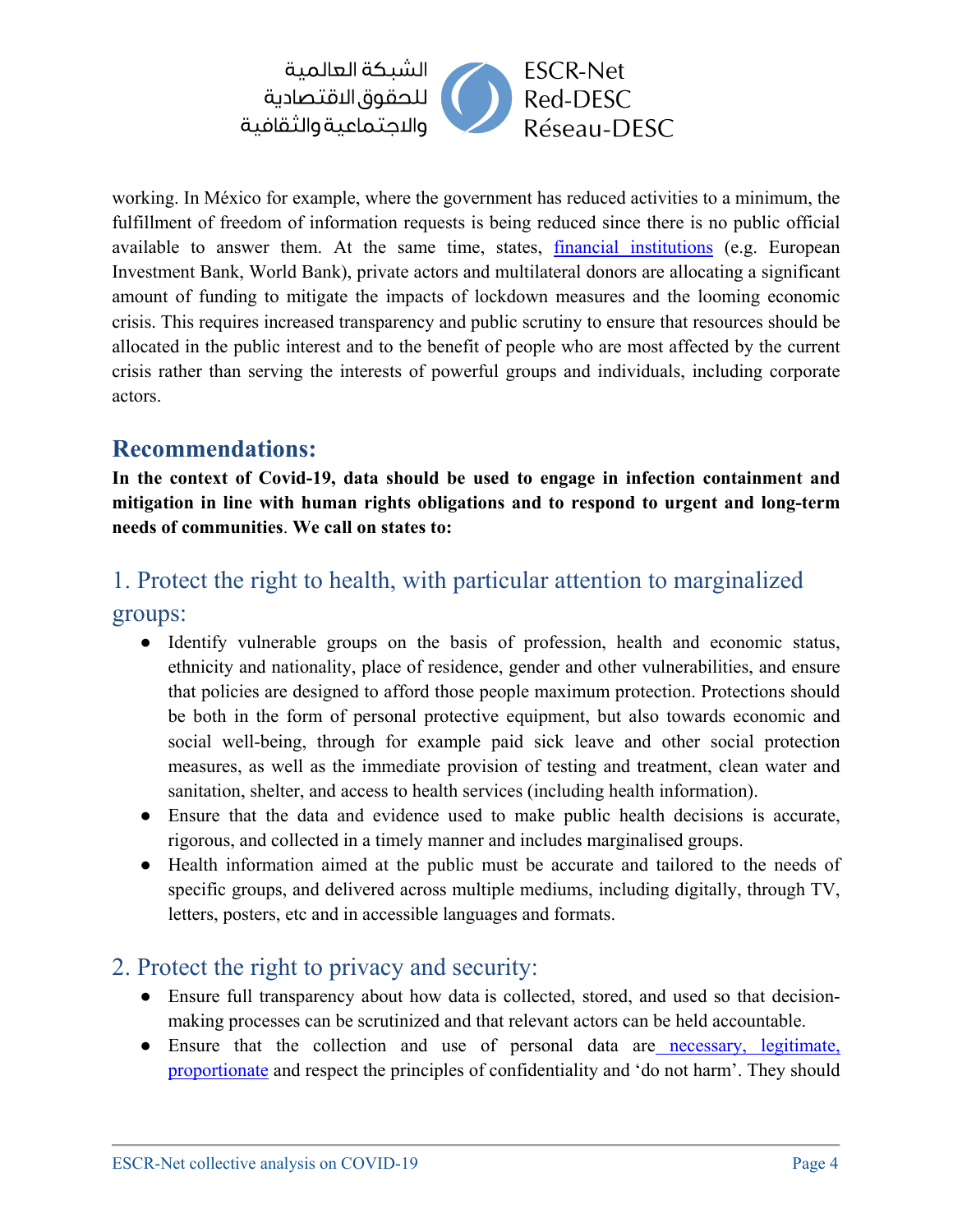

be centered on advancing public health in accordance with human rights rather than pursuing surveillance for criminalization purposes.

- Collection and storage of personal data should be limited to the period of the emergency and should be destroyed afterwards.
- Governments must protect privacy and anonymity to the extent possible and refrain from publicly disclosing personal data of people. Access to data should be limited to health authorities.
- Ensure that data collected and used by private companies for the purposes of curtailing the spread of COVID-19 complies with relevant regulation regarding data privacy and is not used for commercial ends.

## 3. Address discrimination and inequality regarding the enjoyment of **ESCR**

- When designing policies and programmes to address COVID-19 and its impacts, states must ensure that marginalized groups are included in such policies and that targeted measures are put in place to address the specific circumstances of at-risk groups.
- Undertake a human rights-based analysis of who benefits from recovery and mitigation measures – such as impact of such measures on both poorer and wealthier groups to ensure that the measures do not exacerbate inequalities. This analysis should be conducted applying an intersectional approach that takes into account overlapping forms of exclusion and discrimination.

## 4. Ensure meaningful participation in decision-making over mitigation measures:

• The views and needs of marginalized communities should guide the measures states are taking to mitigate the impact of Covid-19 on all human rights. States should consult a range of groups who are adversely impacted, and meaningfully involve them in conducting impact assessments to measure access to food, water and sanitation, education, and livelihoods during the crisis.

## 5. Guarantee access to information and strengthen transparency and accountability:

● States should refrain from suspending access to information laws and strengthen mechanisms for public monitoring and oversight over resource allocation and